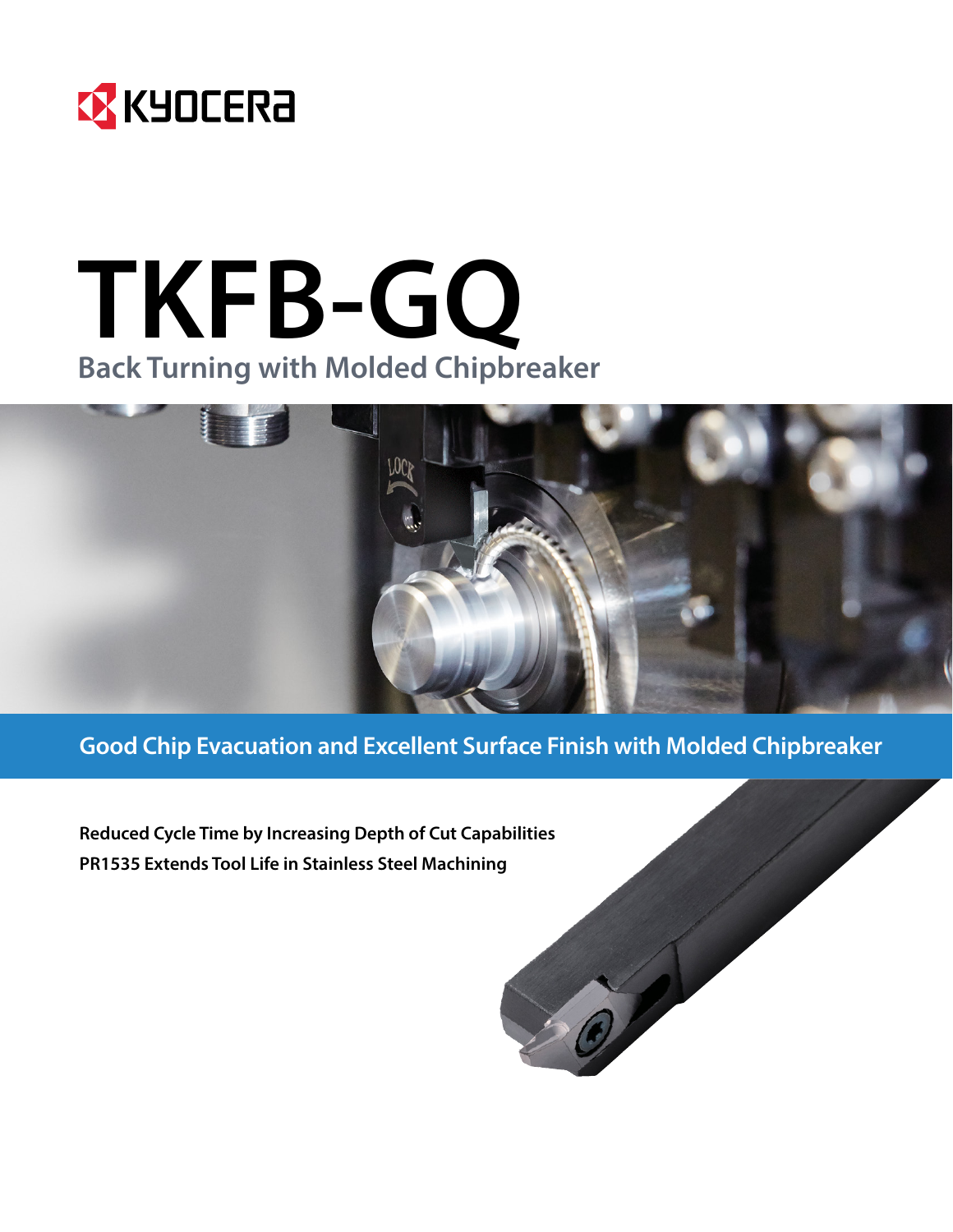# **TKFB-GQ Chipbreaker**

**Back Turning with Molded Chipbreaker**

**Good Chip Evacuation and Excellent Surface Finish with Molded Chipbreaker Reduced Cycle Time by Increasing Depth of Cut Capabilities**



#### **Original 3D Molded Chipbreaker with Two Functions**







Cutting Conditions: Vc = 330 sfm, Wet

**1045 304** Stable Chip Control Over Wide Range of Cutting Conditions **GQ Chipbreaker** Competitor D (Molded) **0.0016 ipr 0.0024 ipr 0.0008 ipr 0.0016 ipr 0.0024 ipr**  $\times$  Insert Fracture



Cutting Conditions: Vc = 260 sfm, Wet

(f)  $(D.O.C.)$ 

> 0.158" **Competitor** (0.138")

**0.0008 ipr**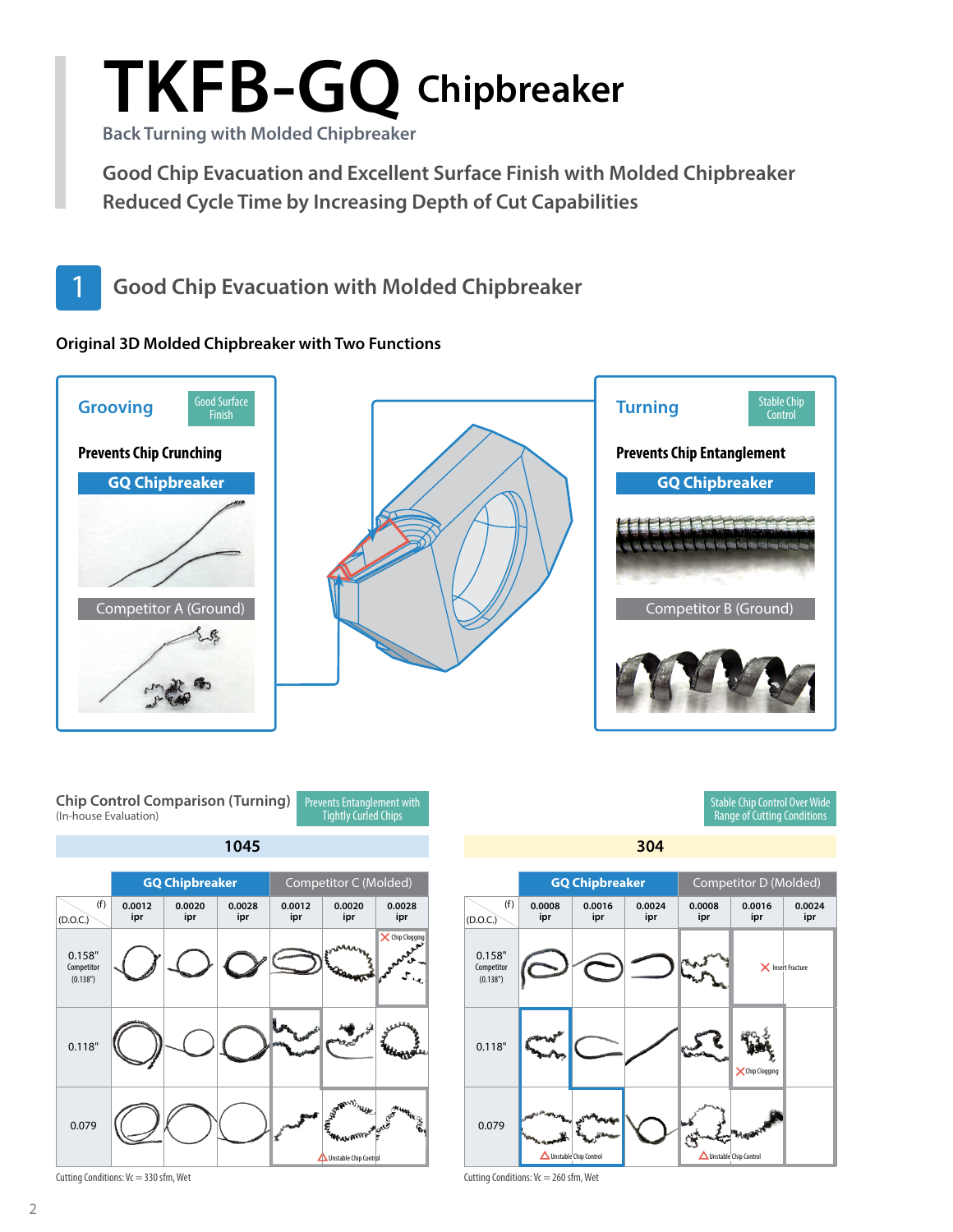#### **Reduced Cycle Time with GQ Chipbreaker by Increasing Depth of Cut Capabilities**

**Surface Finish Comparison** (In-house Evaluation)



#### **Grooving • Excellent Surface Finish at Large Depths of Cut**

**Flange Finish**



Cutting Conditions:  $Vc = 330$  sfm,  $f = 0.0008$  ipr, Wet Workpiece: 1045

#### **Turning • Prevents Chip Clogging and Entanglement at High Feed Rates**

**Surface Finish During External Turning** (In-house Evaluation)



Cutting Conditions: Vc = 330 sfm (1045), 260 sfm (304) f = 0.0012 – 0.0028 ipr (1045), 0.0008 – 0.0024 ipr (304) Wet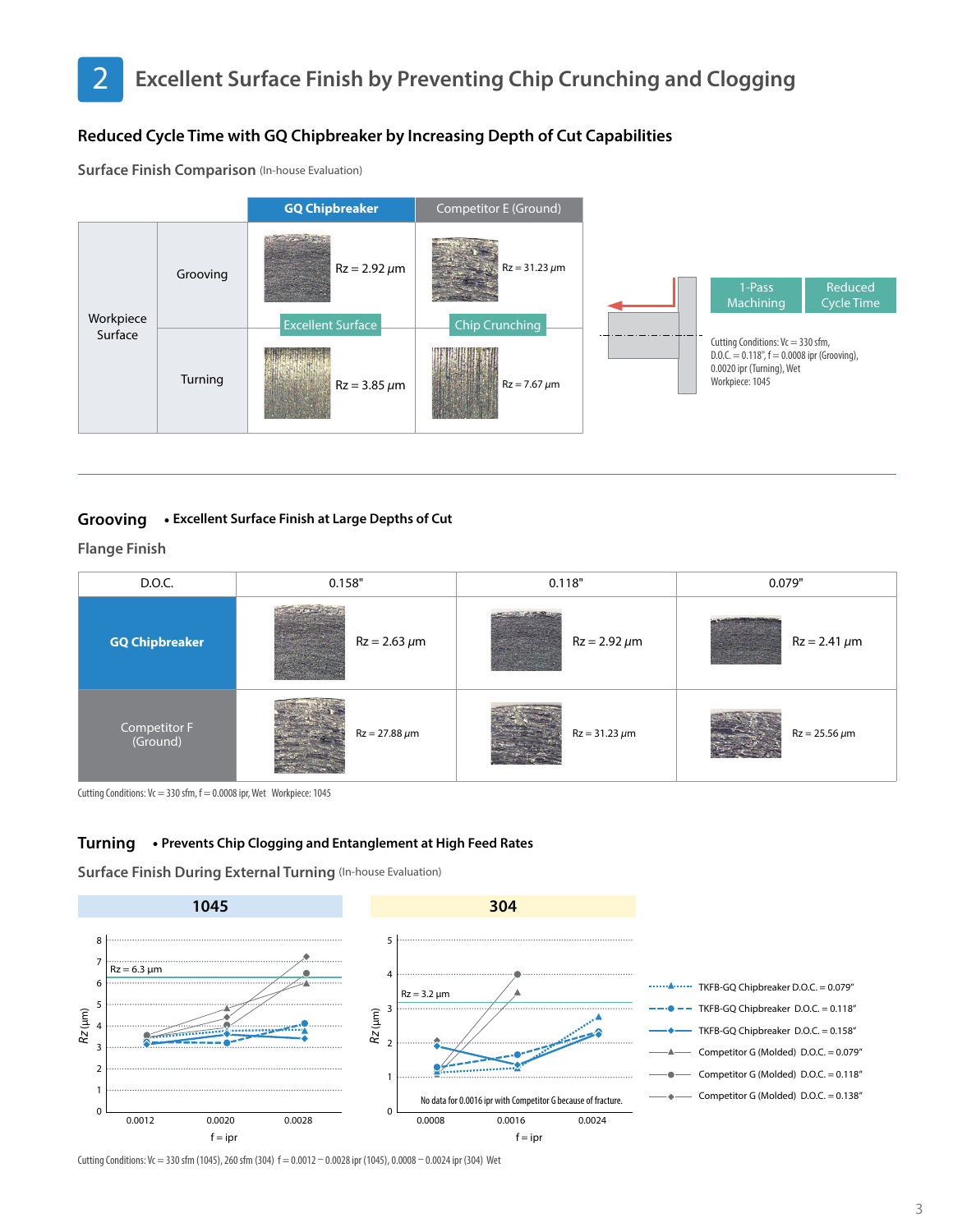

Low Cxidation Resistance High 10 400 600 800 1,000 1,200 1,400 Oxidation Temperature (°C)

**PR1535 is a good solution for unstable conditions such as early fracturing and variable tool life during steel machining.**



Cutting Conditions:  $n = 1,273$  min<sup>-1</sup> (Vc = 260 sfm), f = 0.0010 ipr, Wet (Oil Base)

**Wear Resistance Evaluation** (In-house Evaluation) **Fracture Resistance Comparison** (In-house Evaluation)



Cutting Conditions:  $Vc = 260$  sfm,  $f = 0.005$  ipr, Wet (Water Soluble) Workpiece: 304 (Ø1.969, 0.394" 4 slots)

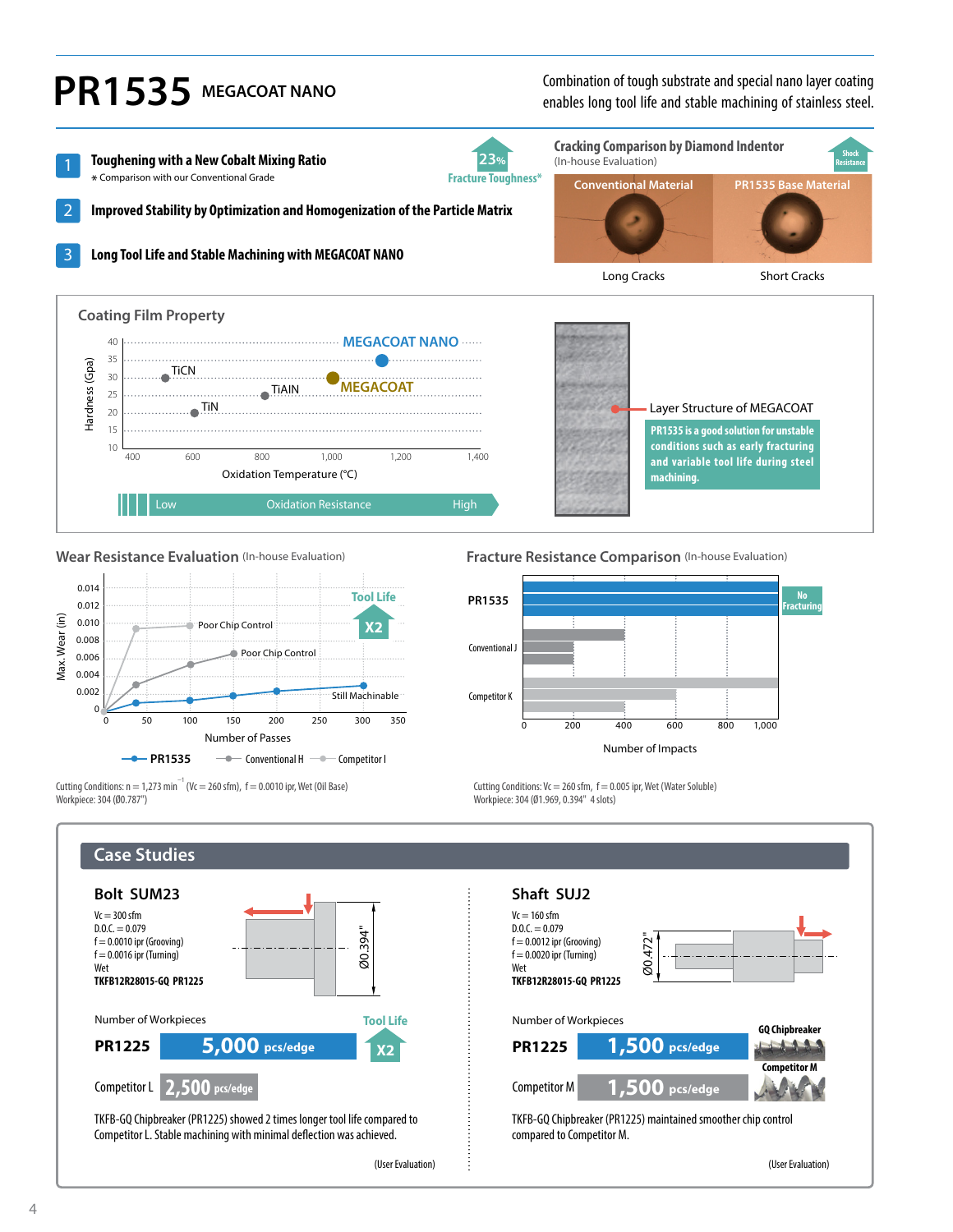

#### Toolholder Dimensions

| <b>Part Number</b>  |           |                 | Stock          | Dimensions (in) |       |       |                          |                |       |                    | <b>Spare Parts</b> |                    |                                  |
|---------------------|-----------|-----------------|----------------|-----------------|-------|-------|--------------------------|----------------|-------|--------------------|--------------------|--------------------|----------------------------------|
|                     |           |                 |                |                 |       |       |                          |                |       | <b>Clamp Screw</b> | Wrench             | Applicable Inserts |                                  |
|                     |           | ${\sf R}$       | L              | $H1 = h$        | B     | L1    | L2                       | F <sub>1</sub> | T     | Drawing            | U)<br>T            | ₩                  | (Page 7)                         |
| <b>KTKFR</b> 6-12JX |           | $\bullet$       | $\blacksquare$ | 0.375           | 0.375 | 4.750 | 0.590                    | 0.375          | 0.236 |                    |                    |                    | TKFB12 $^R/$ <sub>L</sub>        |
|                     | $8-12JX$  |                 |                | 0.500           | 0.500 | 4.750 | $\overline{\phantom{a}}$ | 0.500          | 0.236 |                    | SB-4590TRWN        | <b>LTW-10S</b>     |                                  |
|                     | $10-12JX$ | $\blacksquare$  | ٠              | 0.625           | 0.625 | 4.750 | $\overline{\phantom{a}}$ | 0.625          | 0.236 | Fig.1              |                    |                    |                                  |
| <b>KTKFR</b> 6-16JX |           | $\qquad \qquad$ |                | 0.375           | 0.375 | 4.750 | 0.787                    | 0.375          | 0.315 |                    |                    |                    | TKFB16 $^{\rm R}$ / <sub>1</sub> |
|                     | $8-16JX$  | ٠               |                | 0.500           | 0.500 | 4.750 | $\overline{\phantom{a}}$ | 0.500          | 0.315 |                    |                    |                    |                                  |
|                     | $10-16JX$ |                 |                | 0.625           | 0.625 | 4.750 | $\overline{\phantom{a}}$ | 0.625          | 0.315 |                    |                    |                    |                                  |
| <b>KTKFL</b>        | 52-12JX   |                 |                | 0.500           | 0.625 | 4.750 | $\overline{\phantom{a}}$ | 0.625          | 0.236 |                    |                    |                    | <b>TKFB12L</b>                   |
|                     | 62.5-12JX |                 |                | 0.625           | 0.750 | 4.750 | ٠                        | 0.750          | 0.236 | Fig.2              |                    |                    |                                  |

Dimension T shows the distance from the toolholder to the cutting edge.

TKFB...GQ inserts are right-hand and are only available for KTKF**R** right-hand holders.

Þ : U.S. Stock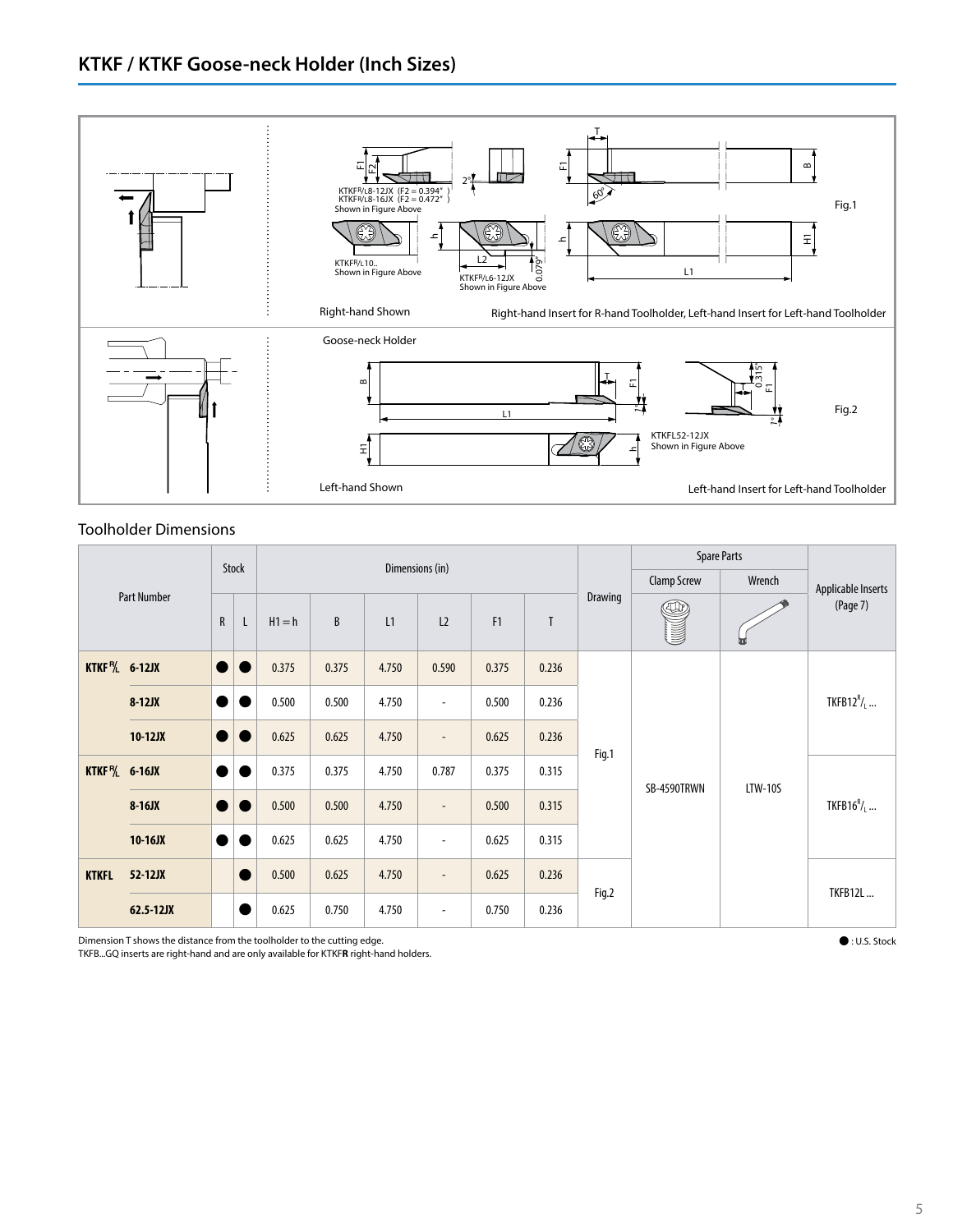

#### Toolholder Dimensions

| Part Number          |                               |            | Stock      | Dimensions (mm) |      |     |                          |                |                  |                    | <b>Spare Parts</b> |                    |                        |
|----------------------|-------------------------------|------------|------------|-----------------|------|-----|--------------------------|----------------|------------------|--------------------|--------------------|--------------------|------------------------|
|                      |                               |            |            |                 |      |     |                          |                |                  | <b>Clamp Screw</b> | Wrench             | Applicable Inserts |                        |
|                      |                               | ${\sf R}$  | L          | $H1 = h$        | B    | L1  | L2                       | F <sub>1</sub> | $\mathsf{T}$     | Drawing            |                    | ш                  | (Page 7)               |
|                      | KTKF <sup>R</sup> / 1010JX-12 | D          | $\circ$    | 10              | $10$ | 120 | 15                       | $10\,$         | $\boldsymbol{6}$ |                    |                    | <b>LTW-10S</b>     | TKFB12 <sup>R</sup> /L |
|                      | 1212JX-12                     | $\bullet$  | $\bigcirc$ | 12              | 12   | 120 | $\overline{\phantom{a}}$ | 12             | 6                |                    |                    |                    |                        |
|                      | 1616JX-12                     | $\bullet$  | $\bigcirc$ | 16              | 16   | 120 | $\qquad \qquad -$        | $16$           | 6                |                    |                    |                    |                        |
|                      | 2020JX-12                     | $\bigcirc$ |            | 20              | 20   | 120 | $\overline{\phantom{0}}$ | 20             | 6                |                    |                    |                    |                        |
| KTKF <sup>R</sup> /L | 1010JX-16                     | $\bigcirc$ | $\bigcirc$ | 10              | 10   | 120 | 20                       | 10             | $\bf 8$          | Fig. 1             | SB-4590TRWN        |                    | TKFB16 <sup>R</sup> /L |
|                      | 1212JX-16                     | $\bigcirc$ | $\bigcirc$ | 12              | 12   | 120 | $\qquad \qquad -$        | 12             | 8                |                    |                    |                    |                        |
|                      | 1616JX-16                     | $\bigcirc$ | $\bigcirc$ | 16              | 16   | 120 | $\qquad \qquad -$        | $16$           | 8                |                    |                    |                    |                        |
|                      | 2020JX-16                     | $\bigcirc$ |            | $20\,$          | 20   | 120 | $\qquad \qquad -$        | $20\,$         | 8                |                    |                    |                    |                        |
|                      | KTKF <sup>R</sup> / 1212F-12  | $\bigcirc$ |            | 12              | 12   | 85  | $\qquad \qquad -$        | 12             | 6                |                    |                    |                    | TKFB12 %               |
|                      | KTKF <sup>R</sup> / 1212F-16  | $\bigcirc$ |            | 12              | 12   | 85  | $\overline{\phantom{0}}$ | 12             | 8                |                    |                    |                    | TKFB16 <sup>R</sup> /L |
| <b>KTKFL</b>         | 1216JX-12                     |            | $\bigcirc$ | 12              | 16   | 120 | -                        | 16             | 6                | Fig. 2             |                    |                    | <b>TKFB12L</b>         |
|                      | 1620JX-12                     |            | $\bigcirc$ | 16              | 20   | 120 | -                        | 20             | 6                |                    |                    |                    |                        |

Dimension T shows the distance from the toolholder to the cutting edge.

TKFB...GQ inserts are right-hand and are only available for KTKF**R** right-hand holders.

 $\bigcirc$  : U.S. Stock  $\bigcirc$  : World Express (Shipping: 7-10 Business Days)